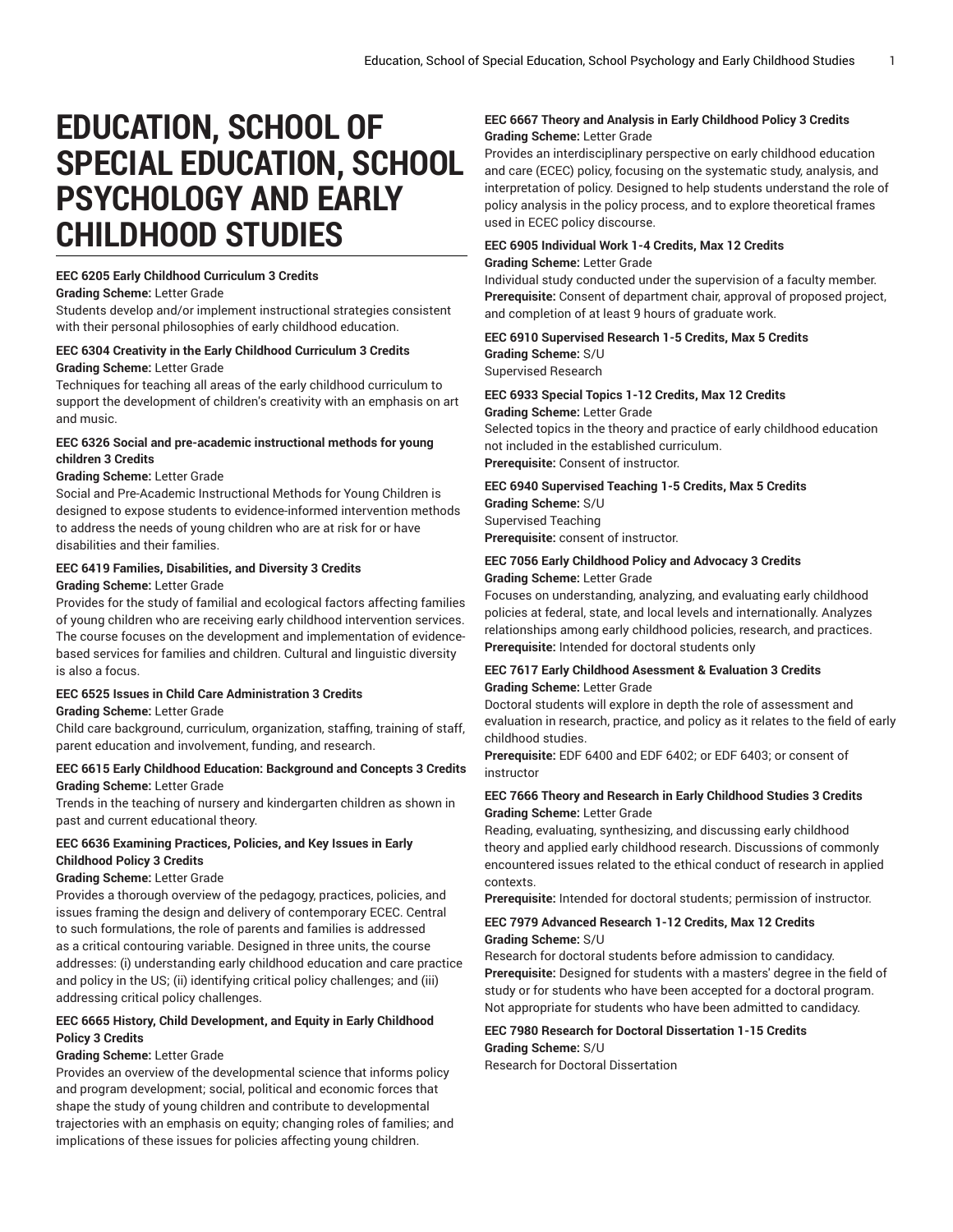#### **EEX 6053 Foundations of Special Education 3 Credits**

#### **Grading Scheme:** Letter Grade

Providing an overview of special education, students with disabilities, and students at risk of being identified with disabilities including those who are culturally or linguistically diverse or otherwise disadvantaged. It is appropriate for students preparing to work in high need schools, inclusive settings, and school programs serving K-12 students.Advanced issues in identification of students with disabilities and delivery of services to meet their academic, developmental, and functional needs.

#### **EEX 6072 Accessing Academic and Social Communities for Students with Disabilities 3 Credits**

#### **Grading Scheme:** Letter Grade

Information and expertise related to meeting effectively academic and social needs of full range of students in inclusive settings.

### **EEX 6098 Students with Disabilities in Higher Education 3 Credits**

#### **Grading Scheme:** Letter Grade

Introducing participants to the nature and needs of students with disabilities in higher edication settings. The focus of this course will be on the effects of various types of disabilities on learning. Relevant laws and issues of compliance and professional ethics will also be addressed.

### **EEX 6099 Social Perspectives on Disability 3 Credits**

**Grading Scheme:** Letter Grade

Provides a framework for understanding disabilities and disabilityrelated issues within societal contexts. It examines (1) historical and contemporary views of people with disabilities, (2) disability-related issues with respect to education, inclusion, and advocacy, and (3) perceptions of people with disabilities with respect to acceptance and inclusion in society.

#### **EEX 6117 Language and Literacy Interventions in Early Childhood 3 Credits**

#### **Grading Scheme:** Letter Grade

Focuses on caregiver and classroom-based strategies for promoting language and literacy development of young children birth to 8 years of age who are at risk for or have disabilities. In addition, the current approaches to assistive technology, augmentative communication and their application in the classroom will be discussed.

**Prerequisite:** Admission to graduate program.

#### **EEX 6125 Interventions for Language and Learning Disabilities 3 Credits Grading Scheme:** Letter Grade

Language development and disorders and their impact on learning for students with (or at risk for) disabilities. Classroom-based intervention strategies for promoting language and literary development.

#### **EEX 6135 Foundations of Literacy Development and Dyslexia 3 Credits Grading Scheme:** Letter Grade

Addresses the critical components of literacy development and introduces participants to the nature and needs of students with dyslexia. The focus is on the effects of dyslexia on learning to read and write. The course will also address the historical development of the field, relevant laws, and policies.

### **EEX 6136 Dyslexia: Language and the Brain 3 Credits**

#### **Grading Scheme:** Letter Grade

Addresses dyslexia's neurobiological origins, its effect on language and literacy development, and the variations in the processing and development of the various elements of language and literacy among students with and without dyslexia. The course also addresses linguistic structures of and historical influences on the English language. **Prerequisite:** EEX 6135

#### **EEX 6137 Dyslexia: Assessment for Intervention 3 Credits Grading Scheme:** Letter Grade

Addresses the principles and practices of effective assessment for students with dyslexia, including the various purposes of assessment, the psychometric properties of high-quality assessment tools, and issues related to test administration. Students will identify effective assessment tools, develop informal assessment procedures, and interpret assessment data to design intervention. **Prerequisite:** EEX 6135 and EEX 6136

#### **EEX 6138 Dyslexia: Methods for Intervention 3 Credits Grading Scheme:** Letter Grade

Addresses principles and practices of evidence-based literacy intervention for students with dyslexia, including the stages of literacy development, the varied challenges that students may encounter as they develop literacy, effective intervention in various components of literacy, and the issues involved in designing a comprehensive literacy intervention program.

**Prerequisite:** EEX 6135 and EEX 6136

#### **EEX 6219 Reading Assessment and Intervention for Students with Disabilities 3 Credits**

#### **Grading Scheme:** Letter Grade

The reading process and dyslexia; particularly the special educator's role in preventing and remediating reading disabilities.

#### **EEX 6222 Evaluation in Special Education 3 Credits Grading Scheme:** Letter Grade

Issues and practices related to educational assessment of students with special needs.

**Prerequisite:** or coreq: prior experience with exceptional students; introductory courses in measurement, statistics. **Corequisite:** undefined

#### **EEX 6233 Designing Instruction for Inclusive Classrooms 3 Credits Grading Scheme:** Letter Grade

Providing students with theoretical background and practical strategies needed to successfully teach students with disabilities and other learning needs across the continuum of services in various K-12 settings. Particular focus is placed on the classroom environment and individualizing assessment and instruction to meet a range of learner needs.

**Prerequisite:** admission to graduate status.

#### **EEX 6266 Strategies for Tching and Lrng 3 Credits Grading Scheme:** Letter Grade

Examines research-validated teaching strategies for students with and without disabilities. Emphasizes developing a strategic environment for instruction and learning. Participants will demonstrate ability to apply strategic instructional methods with students with learning needs and in inclusive classrooms.

**Prerequisite:** Students must be admitted into a master's program in the College of Education.

#### **EEX 6269 Academic Strategies for Postsecondary Students with Disabilities 3 Credits**

#### **Grading Scheme:** Letter Grade

Using and developing appropriate academic strategies for postsecondary students with disabilities. The course will include strategies for learning new content, retaining ingormation, expressing knowledge, and appropriate use of technology to support students' academic needs. Participants will learn to effectively match strategies to students' needs. **Prerequisite:** EEX 6098 Students with Disabilities in Higher Education and EEX 6299 Understanding Assessment for Postsecondary Students with **Disabilities**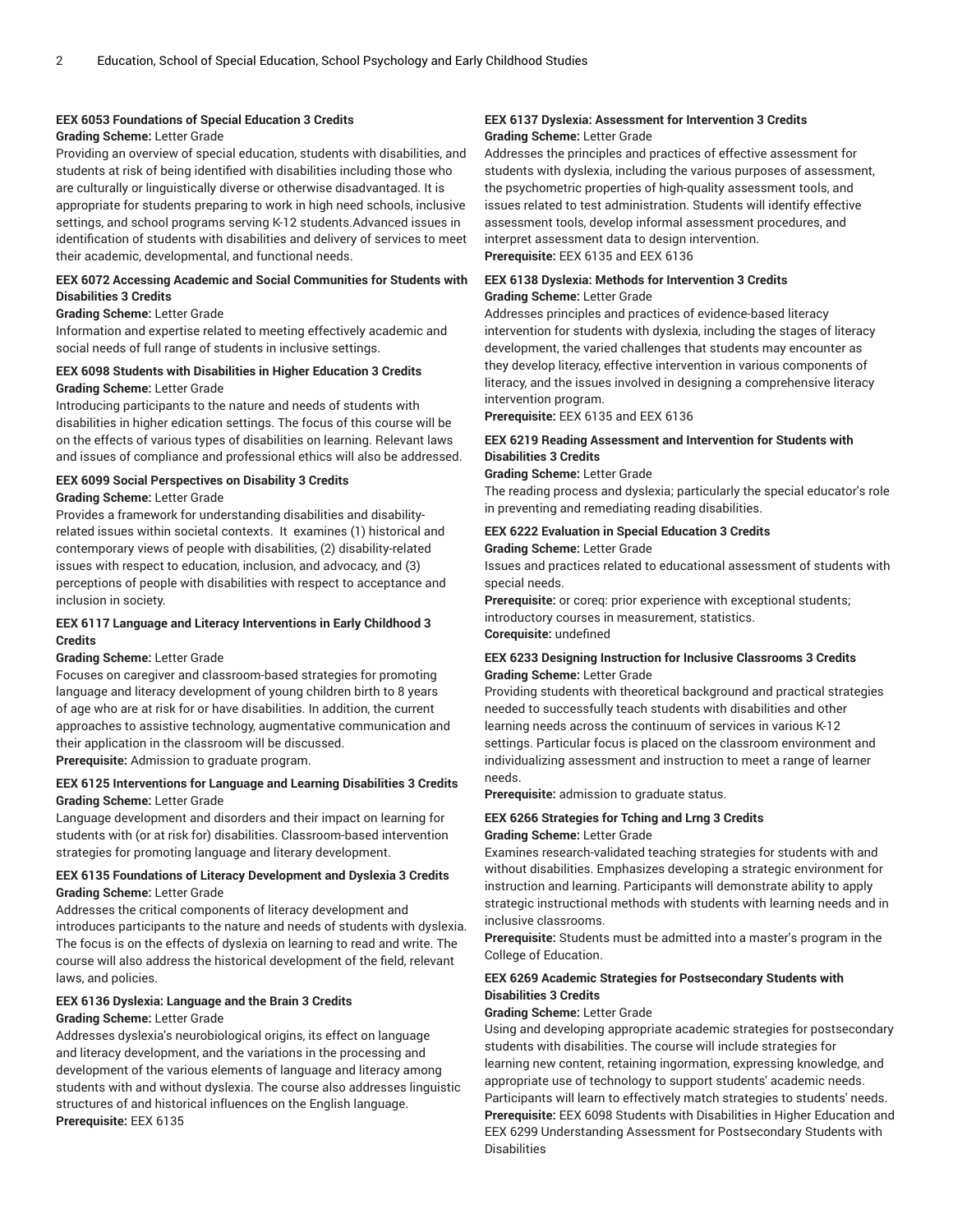#### **EEX 6296 Differentiated Instruction 3 Credits**

#### **Grading Scheme:** Letter Grade

Provides teachers, administrators, and other professionals with information and expertise related to differentiating instruction to effectively meet the academic needs of the full range of students in their schools in inclusive settings.

**Prerequisite:** graduate status or consent of instructor.

#### **EEX 6299 Understanding Assessment for Postsecondary Students with Disabilities 3 Credits**

#### **Grading Scheme:** Letter Grade

Introducing participants to the role of assessment in identification and intervention for students with disabilities in higher education. Participants will learn about various approaches to diagnosis and types of assessments commonly used. One focus of the course is on the interpretation of assessment reports for developing accommodations and interventions.

**Prerequisite:** EEX 6098 Students with Disabilties in Higher Education

#### **EEX 6308 Single Subject Research Design 3 Credits**

#### **Grading Scheme:** Letter Grade

Focused on execution of single-case design research within the context of the p- 12 educational setting. Will be offered on a regular rotating schedule to graduate students within and outside of the COE. To minimize conflict of interest, approval from programs offering methodology courses akin to this course have been obtained. **Prerequisite:** Be enrolled in a graduate program.

#### **EEX 6347 Meta-Analysis in Prevention and Intervention Science 3 Credits Grading Scheme:** Letter Grade

This course will provide (a) an overview of meta-analysis in the identification of evidence-based prevention and intervention practices, (b) practical, hands-on training and experience conducting meta-analytic analyses, and (c) an opportunity to conduct a meta-analysis in the prevention and intervention science field.

**Prerequisite:** Must be graduate student to take course.

## **EEX 6525 Disability Related Policy and Legislation 3 Credits**

**Grading Scheme:** Letter Grade

Covers the development and enactment of laws and policies designed to protect the rights of persons with disabilities including the Americans with Disabilities Act and other significant legislation. Students will review recent and pending court cases that affect various aspects of adult life for persons with disabilities.

#### **Prerequisite:** None

#### **EEX 6661 Fundamentals of Behavior Assessment and Intervention 3 Credits**

#### **Grading Scheme:** Letter Grade

Overview of behavioral assessment and intervention within K-12 school contexts. Examines remedial programs for children/youth with behavioral needs and issues related to emotional/behavioral problems within school contexts. Focus on structuring individualized and group strategies/ techniques for teaching and for understanding and changing behavior using psychoeducational assessment data.

#### **EEX 6745 Historical and Theoretical Foundations of Disability in Education 3 Credits**

#### **Grading Scheme:** Letter Grade

This course addresses the evolution of public policy, theoretical perspectives, and professional practice in the education of individuals with disabilities. Topics include influential individuals, historical events, social systems, and political movements.

#### **EEX 6750 Families and Transition for Students with Disabilities 3 Credits Grading Scheme:** Letter Grade

Information and strategies for using family-centered approach to planning and implementing transitions for students with disabilities.

#### **EEX 6777 Organizational and Life Skills for Postsecondary Students with Disabilities 3 Credits**

#### **Grading Scheme:** Letter Grade

Adressing the skills necessary for academic and life succuess for postsecondary students with disabilities and the challenges these students face. Participants will learn to help students develop selfdetermination and self-advocacy skills, as well as organization and time management. Strategies for developing communication skills will also be adressed.

**Prerequisite:** EEX 6098 Students with Disabilities in Higher Education and EEX 6299 Understanding Assessment for Postsecondary Students with Disabilities

#### **EEX 6778 Community and Work Access for Individuals with Disabilities 3 Credits**

#### **Grading Scheme:** Letter Grade

Covers aspects of the community, work and postsecondary education experience for adults with disabilities. Potential concerns of employers, co-workers and friends will be addressed. Effective practices that foster accepting and supporting environments thus ensuring successful life outcomes for adults with disabilities will be discussed.

#### **EEX 6785 Introduction to Education-Healthcare Transition 3 Credits Grading Scheme:** Letter Grade

An increased number of youth with special healthcare needs (SHCN), including chronic illness and disability, are transitioning from school to the workplace, post-secondary education and the community. Throughout the course collaborative efforts between the education and medical fields focused on supporting the transition of youth with SHCN will be studied.

#### **EEX 6786 Collaborative Practice in Inclusive Schools 3 Credits Grading Scheme:** Letter Grade

Collaboration, transition planning, and professional development for serving children and youths with disabilities.

#### **EEX 6788 Methods for Integrating Education-Health Care Transition 3 Credits**

#### **Grading Scheme:** Letter Grade

Teaching evidence-based practices in Education-Healthcare Transition (E-HCT) supoprting youth with chronic illness as they transition from school to the workplace, post-secondary education, the community and into adult healthcare. Participants will apply their knowledge innovative methods to promote E-HCT.

#### **EEX 6789 Legal Aspects and Policy in Education-Healthcare Transition 3 Credits**

#### **Grading Scheme:** Letter Grade

Increasing knowledge of laws and policies that impact education and healthcare transition for youth with special healthcare needs. As more educational and medical systems are working together to assist youth with SHCN, personnel must become familiar with legal mandates that impact Education-Healthcare Transition.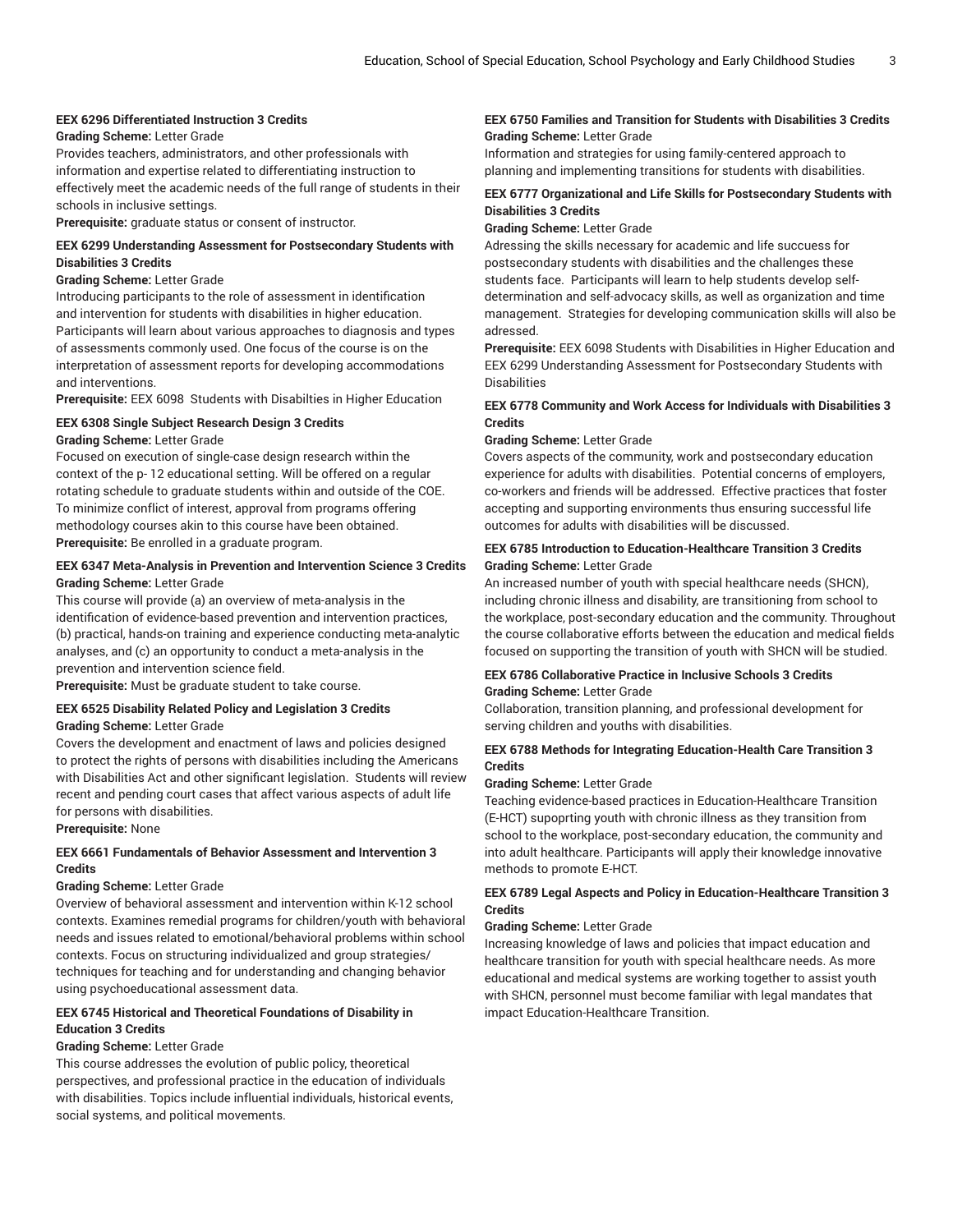### **EEX 6817 Seminar in Education-Healthcare Transition (E-HCT) 3 Credits**

**Grading Scheme:** Letter Grade

Developing an action research project based on the integration of education and healthcare transition to support youth with chronic illness transition from school to the workplace, post-secondary education, the community and adult healthcare. Students will plan and execute an action research project.

**Prerequisite:** EEX 6785: Introduction to Education-Healthcare Transition, EEX 6789: Legal Aspects and Policy in Education-Healthcare Transition, and EEX 6788: Methods for Integrating Education-Health Care Transition

#### **EEX 6841 Practicum in Special Education: Mild Disabilities 1-6 Credits, Max 6 Credits**

#### **Grading Scheme:** Letter Grade

Providing opportunities for practical experiences with K-12 students identified with disabilities or other learning and/or behavior problems. Students will select, design, and/or implement assessment and instructional strategies intended to improve learning outcomes for struggling learners.

**Prerequisite:** Admission to graduate status in special education

#### **EEX 6855 Dyslexia: Practicum in Dyslexia Assessment and Intervention 3 Credits**

#### **Grading Scheme:** Letter Grade

Students apply foundational knowledge about reading, dyslexia, language and the brain, and the principles of effective assessment and intervention as they implement evidence-based practices for students with dyslexia. Students also apply what they have learned to effect change their local settings. This is the culminating course in the certificate sequence. **Prerequisite:** EEX 6137 and EEX 6138

#### **EEX 6863 Supervised Practice in Special Education 1-6 Credits, Max 6 Credits**

#### **Grading Scheme:** S/U

Supervised teaching in selected school settings designed to serve children and youths who have been classified as having behavioral and/ or learning problems. Seminars and continuous evaluation of teaching experiences.

**Prerequisite:** Approval of special education faculty and Office of Student Services

#### **EEX 6905 Individual Work 1-4 Credits, Max 12 Credits**

**Grading Scheme:** Letter Grade

#### Individual Work

**Prerequisite:** consent of department chair, approval of proposed project, and completion of at least 9 hours of graduate work.

#### **EEX 6910 Supervised Research 1-5 Credits, Max 5 Credits**

**Grading Scheme:** S/U Supervised Research

### **EEX 6930 Seminar in Disabilities 3 Credits**

**Grading Scheme:** Letter Grade

Designed for students to develop a summary project based on the integration of supporting individuals with disabilities in the workplace, postsecondary education, community, and life. Students will develop individual projects.

**Prerequisite:** Completion of the following courses: EEX6XXX Social Perspectives on Disability and EEX6XXX Community and Work Access for Individuals with Disabilities

**EEX 6936 Special Topics 1-3 Credits, Max 12 Credits Grading Scheme:** Letter Grade Special Topics

**Prerequisite:** consent of department chair.

#### **EEX 6940 Supervised Teaching 1-5 Credits, Max 5 Credits Grading Scheme:** S/U Supervised Teaching

**EEX 6971 Research for Master's Thesis 1-15 Credits Grading Scheme:** S/U Research for Master's Thesis

#### **EEX 6973 Project in Lieu of Thesis 1-6 Credits, Max 6 Credits Grading Scheme:** S/U

A project-in-lieu-of-thesis (PILOT) is for students whose career goals are applied. With a faculty advisor, students develop a PILOT which is based on critical examination of research and theoretical frameworks in the discipline. It may involve the development, implementation or evaluation of technology, curriculum materials, or intervention.

**Prerequisite:** Intended for students who have completed their first year of study.

#### **EEX 7303 Inquiry in Special Education: Analysis of the Literature 3 Credits**

**Grading Scheme:** Letter Grade

Designed to assist in solidifying knowledge of research design acquired through course work in educational foundations by applying that knowledge to special education literature. **Prerequisite:** EDF 6403.

#### **EEX 7304 Introduction to Field of Inquiry in Special Education 3 Credits Grading Scheme:** Letter Grade

Acquisition, organization, and interpretation of information about research. Nature of inquiry and process of generating questions about a broad array of disability-related research topics. Critical analysis of research outcomes.

**Prerequisite:** EDF 6403; coreq: EDF 6475. **Corequisite:** undefined

#### **EEX 7526 Grant Writing Seminar in Education 3 Credits**

**Grading Scheme:** Letter Grade

Developing basic skills in writing grant proposals for research, training, and/or model demonstration.

#### **EEX 7709 Social-Emotional Learning & Play in Early Childhood 3 Credits Grading Scheme:** Letter Grade

Critical examination of the research and theoretical literature on social-emotional learning and play in the early childhood years. Special attention to implications for practice, policy and professional development.

**Prerequisite:** consent of instructor.

#### **EEX 7787 School Improvement for All Students 3 Credits Grading Scheme:** Letter Grade

Seminar addressing research and professional literature on changing schools to improve academic and behavioral outcomes for all students. **Prerequisite:** advanced graduate status or consent of instructor.

#### **EEX 7865 Internship: Special Education 1-12 Credits, Max 12 Credits Grading Scheme:** Letter Grade Internship: Special Education

### **EEX 7934 Seminar: Trends in Special Education 3 Credits**

**Grading Scheme:** Letter Grade

Emphasis on trends in special education and future considerations for research, and local, state, and federal priorities.

**Prerequisite:** admission limited to advanced degree students in special education.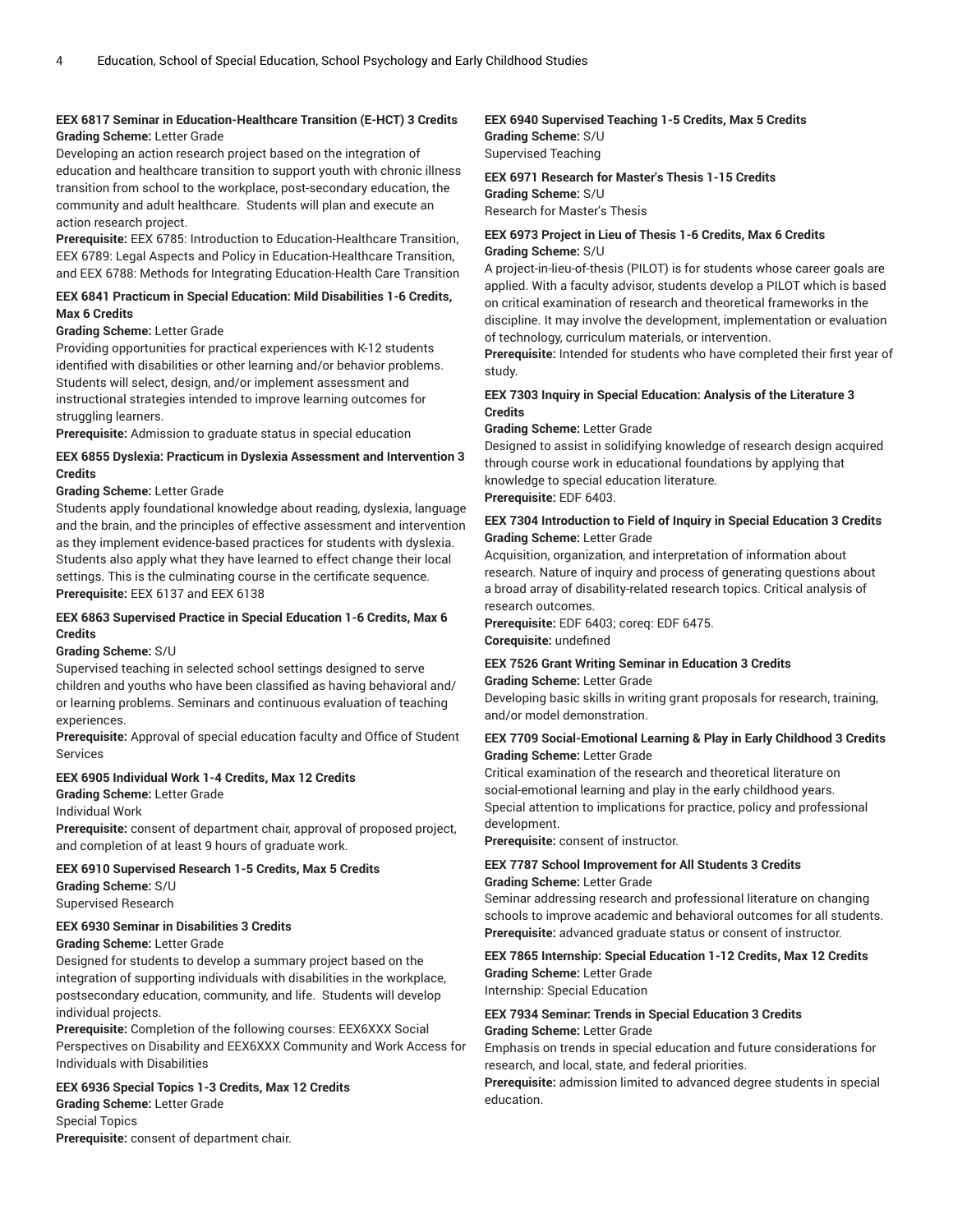### **EEX 7979 Advanced Research 1-12 Credits**

#### **Grading Scheme:** S/U

Research for doctoral students before admission to candidacy. Designed for students with a master's degree in the field of study or for students who have been accepted for a doctoral program. Not appropriate for students who have been admitted to candidacy.

#### **EEX 7980 Research for Doctoral Dissertation 1-15 Credits Grading Scheme:** S/U

Research for Doctoral Dissertation

#### **EEX 7981 Inquiry in SPED: Proposal Dev 3 Credits**

#### **Grading Scheme:** Letter Grade

This course will prepare advanced doctoral students to generate research questions linked to the empirical literature and design a study using appropriate methodology within the context of special education research.

**Prerequisite:** EEX 7303 and EEX 7304.

#### **SPS 5000 Introduction to Psychoeducational Assessment 3 Credits Grading Scheme:** Letter Grade

Comprehensive overview of the field of psychological testing and assessment, with emphasis on the basic psychometric concepts and principles underlying test development and use, major uses of psychological tests and other tools of assessment in school, clinical, counseling, business, and other settings, and historical, cultural, and legal/ethical context of assessment.

#### **SPS 6052 Issues and Problems in School Psychology 3 Credits Grading Scheme:** Letter Grade

History and foundations of school psychology; legal and ethical. Overview of the role and functions of the school psychologist. **Corequisite:** SPS 6941.

### **SPS 6191 Psychoeducational Assessment I 3 Credits**

#### **Grading Scheme:** Letter Grade

Techniques for assessing intelligence, adaptive behavior, and achievement of children and school-aged adolescents. Emphasizes standardized instruments.

#### **SPS 6192 Psychoeducational Assessment II 3 Credits**

#### **Grading Scheme:** Letter Grade

Techniques for assessing the social and emotional functioning of the school-aged child; supervised experience in assessment and report writing.

**Prerequisite:** SPS 6191; **Corequisite:** SPS 6941.

#### **SPS 6193 Academic Assessment & Intervention 3 Credits**

**Grading Scheme:** Letter Grade

Assessment approaches and intervention strategies for students experiencing academic difficulties.

#### **SPS 6195 Developmental Psychopathology 3 Credits**

**Grading Scheme:** Letter Grade Overview of developmental psychopathology and its relationship to diagnosis and intervention for children and adolescents.

#### **SPS 6197 Psychoeducational Assessment III 3 Credits**

#### **Grading Scheme:** Letter Grade Synthesis of sources and techniques of psychoeducational assessment for school-related application and problems.

**Prerequisite:** SPS 6191; **Corequisite:** SPS 6941.

#### **SPS 6410 Direct Interventions I: Applied Behavior Analysis for School Psychologists 3 Credits**

**Grading Scheme:** Letter Grade Theory and research of applied behavior analysis for school psychologists to provide systematic assessment and treatment. **Corequisite:** SPS 6941.

#### **SPS 6707 Interventions in School Psychology II: Cognitive Behavioral Interventions 3 Credits**

**Grading Scheme:** Letter Grade Theory and practice of cognitive behavior. **Prerequisite:** SPS 6410.

#### **SPS 6708 Interventions in School Psychology III: System Level Interventions for Children and Youths 3 Credits Grading Scheme:** Letter Grade

Theory, empirical research, and clinical issues related to primary prevention and crisis intervention. **Prerequisite:** SPS 6707.

**SPS 6815 Law and Ethics in Psychology 3 Credits Grading Scheme:** Letter Grade Knowledge of laws and ethics that impacts psychological practice with emphasis on children and schools.

#### **SPS 6905 Individual Study 1-3 Credits, Max 12 Credits Grading Scheme:** Letter Grade Individual Study

#### **SPS 6918 Supervised Research 1-5 Credits**

**Grading Scheme:** S/U Supervised Research

#### **SPS 6937 Special Topics in School Psychology 1-3 Credits, Max 12 Credits Grading Scheme:** Letter Grade

Special Topics in School Psychology **Prerequisite:** consent of instructor.

#### **SPS 6941 Practicum in School Psychology 1-4 Credits, Max 8 Credits Grading Scheme:** S/U Practicum in School Psychology

**Prerequisite:** consent of instructor.

#### **SPS 6942 School Psychology Practicum II 1-6 Credits, Max 6 Credits Grading Scheme:** S/U

Practicum focused on linking assessment and intervention. **Prerequisite:** SPS 6941.

#### **SPS 6945 Advanced Practicum in School Psychology 1-6 Credits Grading Scheme:** S/U

Advanced practicum focused on complex case management, specialization area practice, diversity, and peer supervision. **Prerequisite:** SPS 6941 and SPS 6942.

#### **SPS 6948 Supervised Teaching 1-5 Credits Grading Scheme:** S/U Supervised Teaching

#### **SPS 7205 School Psychology Consultation 3 Credits**

#### **Grading Scheme:** Letter Grade

Concepts, processes, and issues related to the practice of school-based consultation as an intervention technique of school psychologists. **Corequisite:** SPS 6941.

#### **SPS 7931 Seminar in School Psychology 1-3 Credits, Max 3 Credits Grading Scheme:** Letter Grade

Issues pertinent to the professional practice of school psychology. **Prerequisite:** consent of instructor.